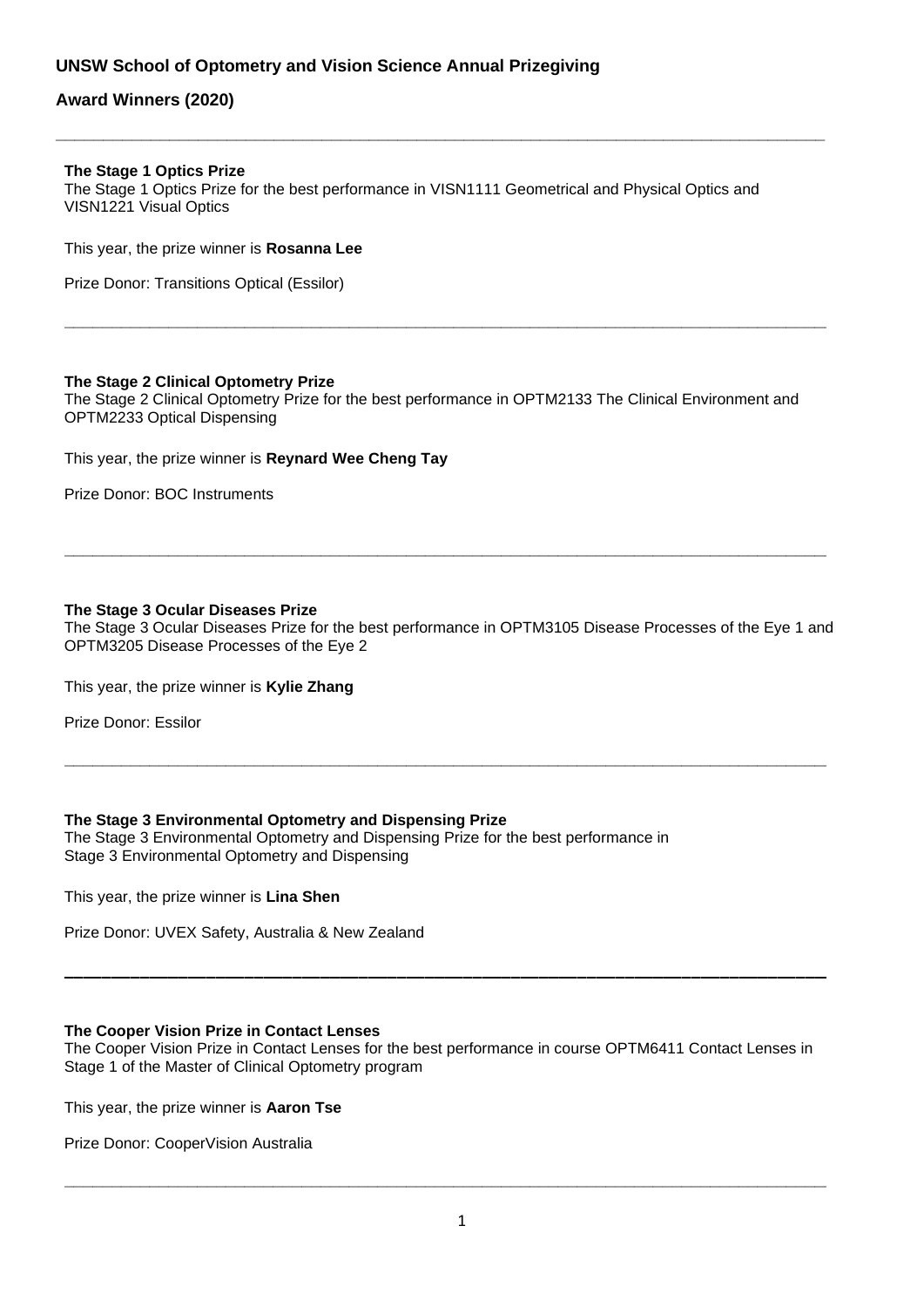# **The Optometry NSW/ACT Prize in Ocular Therapeutics**

The Optometry NSW/ACT Prize in Ocular Therapeutics for the best performance in OPTM6413 Anterior Eye Therapeutics and OPTM6423 Therapeutics and the Posterior Eye in Stage 1 of the Master of Clinical Optometry program

**\_\_\_\_\_\_\_\_\_\_\_\_\_\_\_\_\_\_\_\_\_\_\_\_\_\_\_\_\_\_\_\_\_\_\_\_\_\_\_\_\_\_\_\_\_\_\_\_\_\_\_\_\_\_\_\_\_\_\_\_\_\_\_\_\_\_\_\_\_\_\_\_\_\_\_\_\_\_\_\_\_\_\_\_\_**

This year, the prize winner is **Louisa Deng**

Prize Donor: Optometrists Association Australia NSW/ACT

# **The ACBO Prize in Binocular and Children's Vision**

The ACBO Prize in Binocular and Children's Vision for the best overall performance throughout the Master of Clinical Optometry program in Binocular and Children's Vision

This year, the prize winner is **Alanah Luu**

Prize Donor: The Australasian College of Behavioural Optometrists

# **The Dr Andrew Whatham Prize for Stage 5 CFEH Clinical Excellence**

The Dr Andrew Whatham Prize for Stage 5 CFEH Clinical Excellence for the best performance in the Centre for Eye Health (CFEH) Stage 5 Clinical Rotation (Master of Clinical Optometry Stage 2

This year, the prize winner is **Danny Lee**

Prize Donor: Mrs Val Whatham and The Centre for Eye Health

#### **The Designs for Vision Prize**

The Designs for Vision Prize for the best overall performance throughout the Bachelor of Vision Science Master of Clinical Optometry program in Primary Care Optometry

This year, the prize winner is **Saya Hiidome**

Prize Donor: Designs for Vision

# **The Research Project Prize in Master of Clinical Optometry**

The Research Project Prize in Master of Clinical Optometry for the best overall mark in the research project in the final year of the Bachelor of Vision Science Master of Clinical Optometry program

This year, the prize winner is **Brian Peng**

Prize Donor: Optometric Vision Research Foundation

**\_\_\_\_\_\_\_\_\_\_\_\_\_\_\_\_\_\_\_\_\_\_\_\_\_\_\_\_\_\_\_\_\_\_\_\_\_\_\_\_\_\_\_\_\_\_\_\_\_\_\_\_\_\_\_\_\_\_\_\_\_\_\_\_\_\_\_\_\_\_\_\_\_\_\_\_\_\_\_\_\_\_\_\_\_**

**\_\_\_\_\_\_\_\_\_\_\_\_\_\_\_\_\_\_\_\_\_\_\_\_\_\_\_\_\_\_\_\_\_\_\_\_\_\_\_\_\_\_\_\_\_\_\_\_\_\_\_\_\_\_\_\_\_\_\_\_\_\_\_\_\_\_\_\_\_\_\_\_\_\_\_\_\_\_\_\_\_\_\_\_\_**